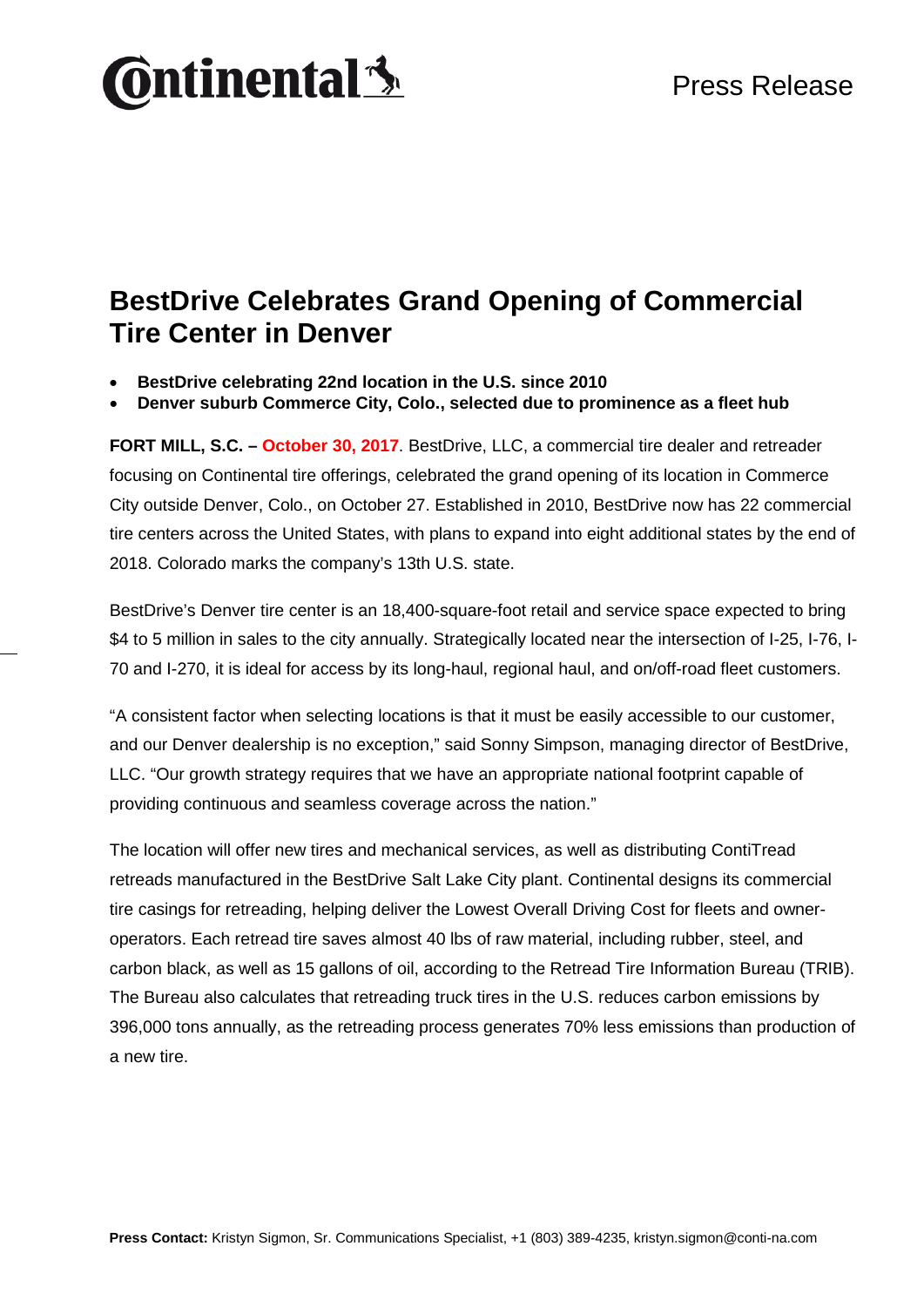# **Ontinental3**

The Denver store's General Manager T.J. Atwood is looking forward to making ContiTread™ retreads conveniently available in the Denver area. "First and foremost, I'm excited about the ability to bring the Continental retread product ContiTread to the market," he said. "This gives customers an option for retreading that they've never had before. I'm also excited about the innovative products we'll be able to offer from Continental, like truck tires from the Continental, General Tire, and Ameri\*Steel brands, ContiPressureCheck tire monitoring, and RoadLog ELD." Atwood is also proud of the team he has put together in Commerce City. "We have a great staff of employees with over 150 years of combined tire experience," he said. "My crew and I pride ourselves on providing world class customer service, while lowering the customer's overall driving cost."

Denver, Colo., was selected due to its prominence as a commercial fleet hub. Denver is home to four of America's largest private fleets as ranked in the "2017 Fleet Owner 500" from *Fleet Owner* magazine. According to Simpson, "Commerce City and Denver sit at the natural cross-roads in the region. Our dealership location places us in the best possible position to service our national fleet customers while also servicing the local fleets that operate there."

"Continental sees enormous opportunity for BestDrive to offer local sales and service in more locations convenient for our fleet operators, to support both the high demand for retread tires and the local economies of the areas in which our stores are located," said Steve Postel, Continental's director of Retail for the Americas region. According to *Modern Tire Dealer*'s "What to Expect in 2017" report, for every 1.08 replacement truck tires sold in 2016, one retread truck tire was sold; almost a one-to-one ratio, indicating high demand for the retread product.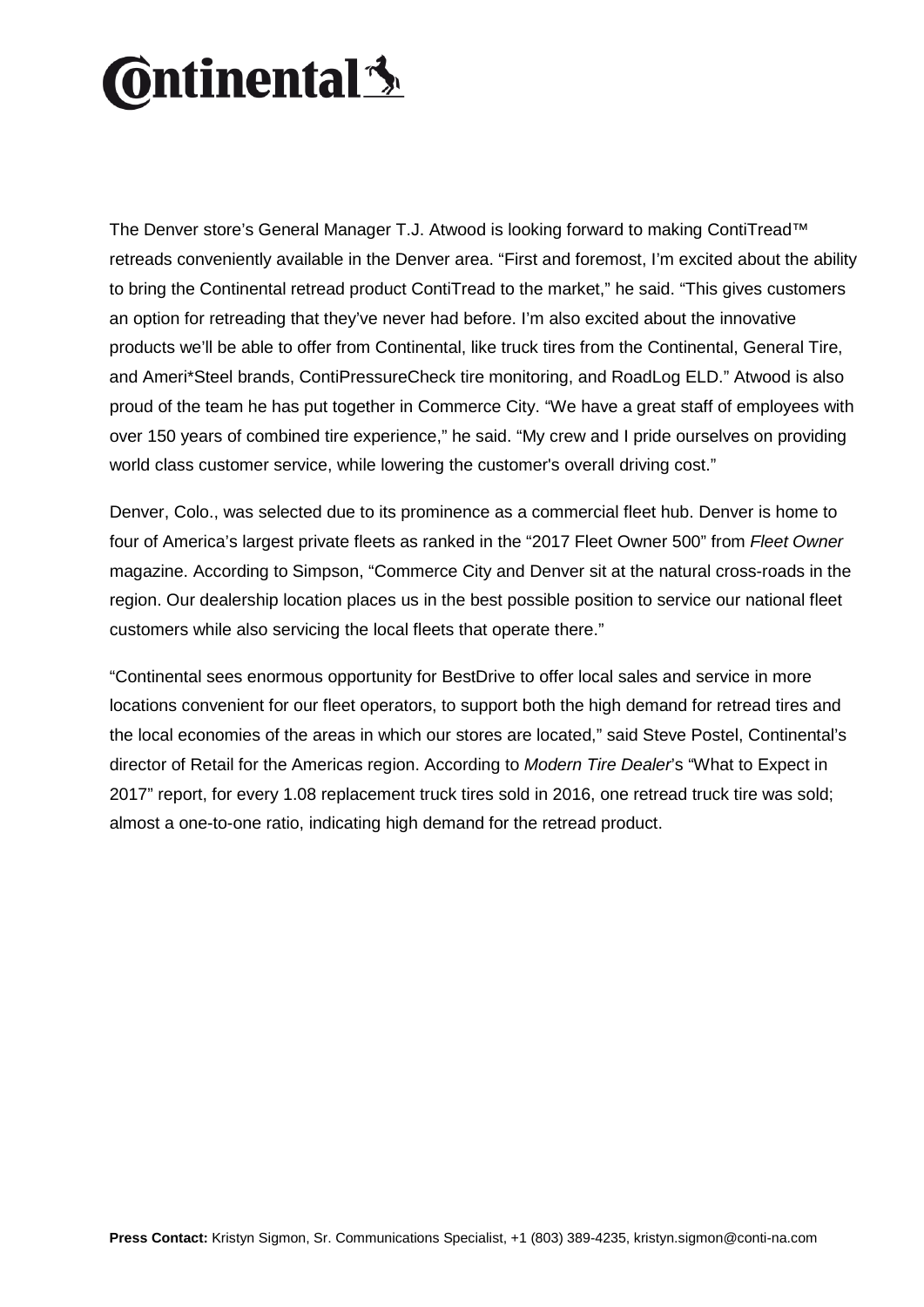# **Ontinental** 3

BestDrive commercial tire centers offer total fleet tire management with Continental and General Tire brand products, as well as other supplemental tire brands. The dealerships equip fleets with new tires and ContiTread retread solutions as part of the ContiLifeCycle program, designed to lower costs and prolong the life of a Continental tire. BestDrive also provides innovative fleet technology such as ContiPressureCheck™ Tire Pressure Monitoring System (TPMS) and Continental's VDO Roadlog for ELD Mandate compliance. Services available at all BestDrive outlets include commercial tire mounting, dismounting, and balancing, 24-hour service, wheel refinishing, new and used wheels, air-up programs, commercial truck alignments and fleet checks. The stores also offer passenger and light truck tires, however, BestDrive is focused primarily on commercial truck service and OTR.



>> Click [here to download photos](https://www.contiview.de/link/9cb0ce9a/) (Link valid until November 6, 2017)

*BestDrive Denver commercial tire and service center with roadside service trucks.*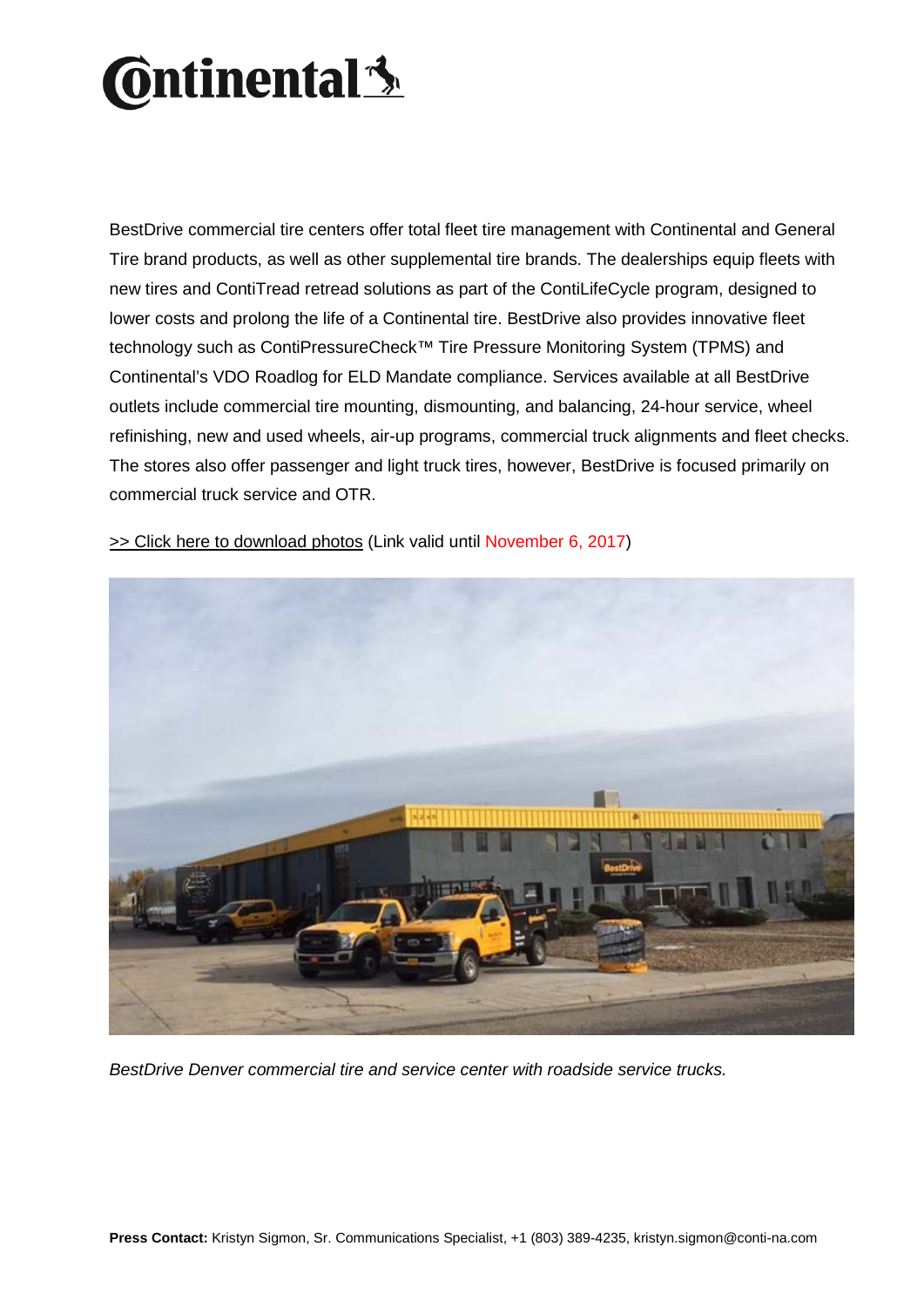### **C**ntinental<sup>3</sup>



*BestDrive executives attended the ribbon cutting ceremony to inaugurate the new location. Pictured left to right: Jeff Wolcott (BestDrive National Sales Manager), TJ Atwood (BestDrive General Manager of Denver, Colo. location), Steve Postel (Continental Director of Retail), Mike Newberry (BestDrive Regional Manager West), Sonny Simpson (BestDrive Managing Director).*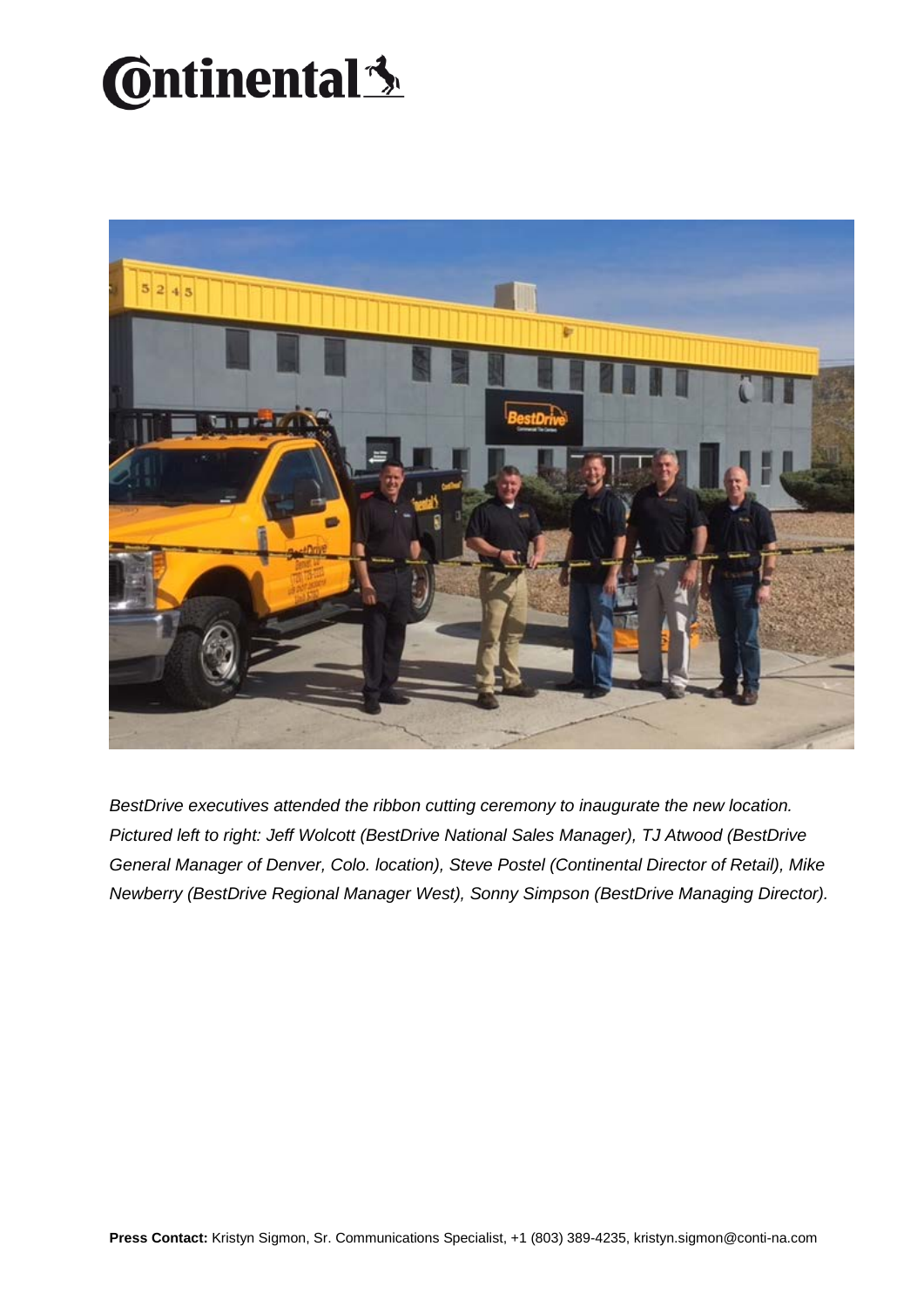## **Continental**<sup>3</sup>



*Customers visited the BestDrive store in honor of the Grand Opening.*

# # #